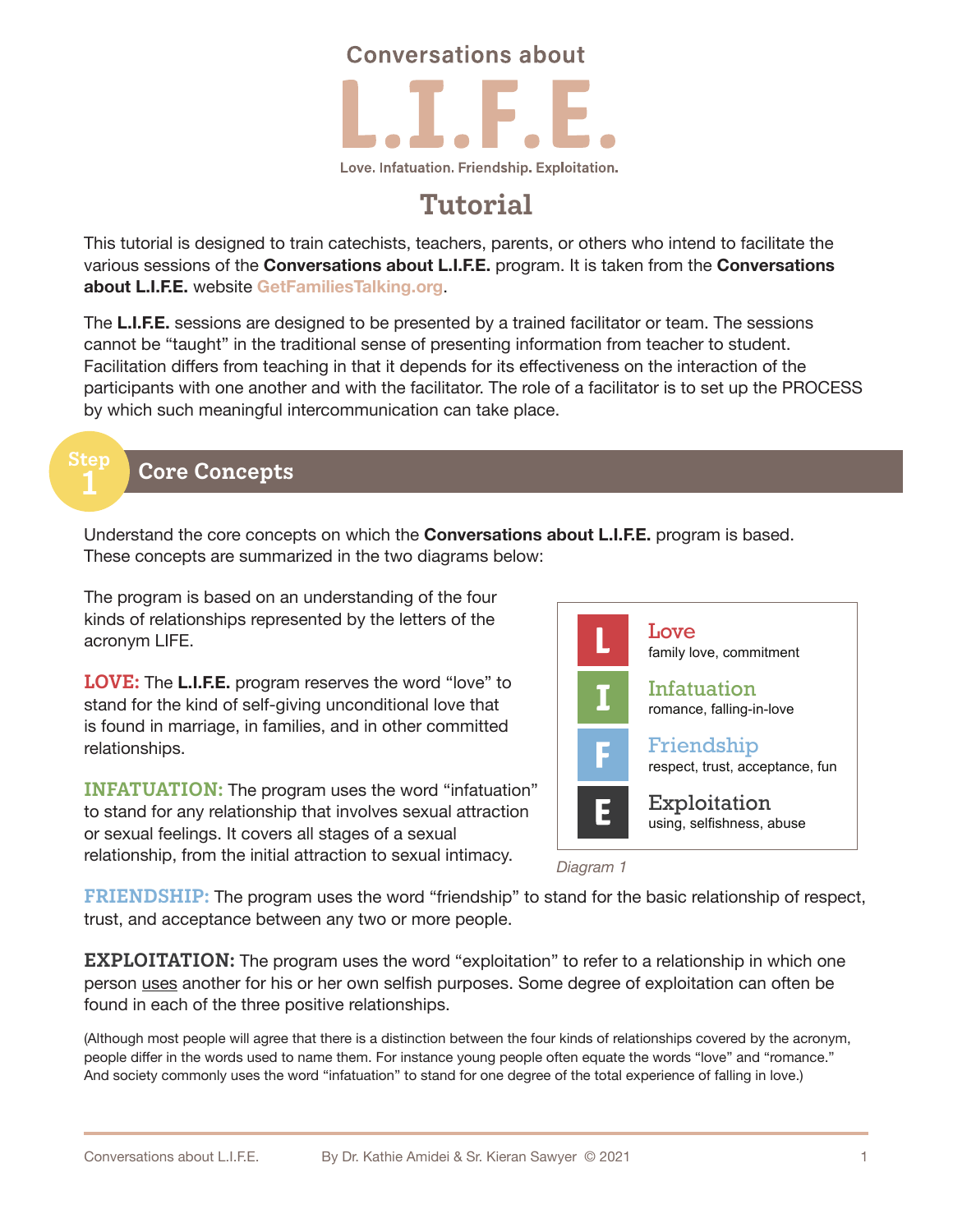

### **Core Concepts continued**

This Venn diagram represents the faith dimensions of the **Conversations about L.I.F.E.** program, as well as the inter-relationship of the four kinds of human relationships. The core concepts represented by the diagram include:



**The GOD Circle:** Every person has been created by God: by love, for love, to love.

**GOD'S PLAN:** God desires an intimate love relationship with each person, a love relationship that will last forever. We learn to love God by learning to love ourselves and others in the three love circles.

**The INDIVIDUAL:** Every person is created with an intellect and a free will, the powers needed to know what is good and to choose to do what is good. God wants each individual person to learn to love and to choose to love.

*Diagram 2*

**VIRTUES:** The diagram represents God's plan for teaching a person to love. As children mature they move from one love circle to another. They learn to love by practicing the virtues (positive character strenghs) associated with each circle.

**The THIRD CIRCLE:** The third circle is represented by a dashed line, which signifies that the love circle is not yet complete. Most people are called by God to complete the circle through marriage: the joining of two love circles to form a new family love circle. Others are called to a life of celibate love as a priest or consecrated religious. Some are called to make the gift of self through commitment to a life-affirming cause.

**CHASTITY:** Learning to love in the third circle involves two life-long processes: a) coming to a personal understanding of one's own sexuality and that of others, and b) developing the virtues needed to direct one's sexual desires toward love and away from exploitation.

**FREEDOM:** Freedom is the gift that allows us to make loving choices. But freedom also allows us to make choices that are harmful to ourselves and to others. We use the words sin, evil, and vice to name the negative results of unloving choices; these can be found in each of the three circles and in the larger world around us.

**EXPLOITATION:** Any choice that uses another person without respect for his or her dignity and freedom is called exploitation. Children must be taught how to recognize and how to avoid all forms of exploitation.

**SAFE ENVIRONMENT:** The adults in families, schools, churches, and other organizations are responsible for creating safe environments that protect children from exploitation of all kinds, especially sexual exploitation. As children mature, they learn that they themselves must help to create an environment that is morally safe for themselves, their peers, and younger children.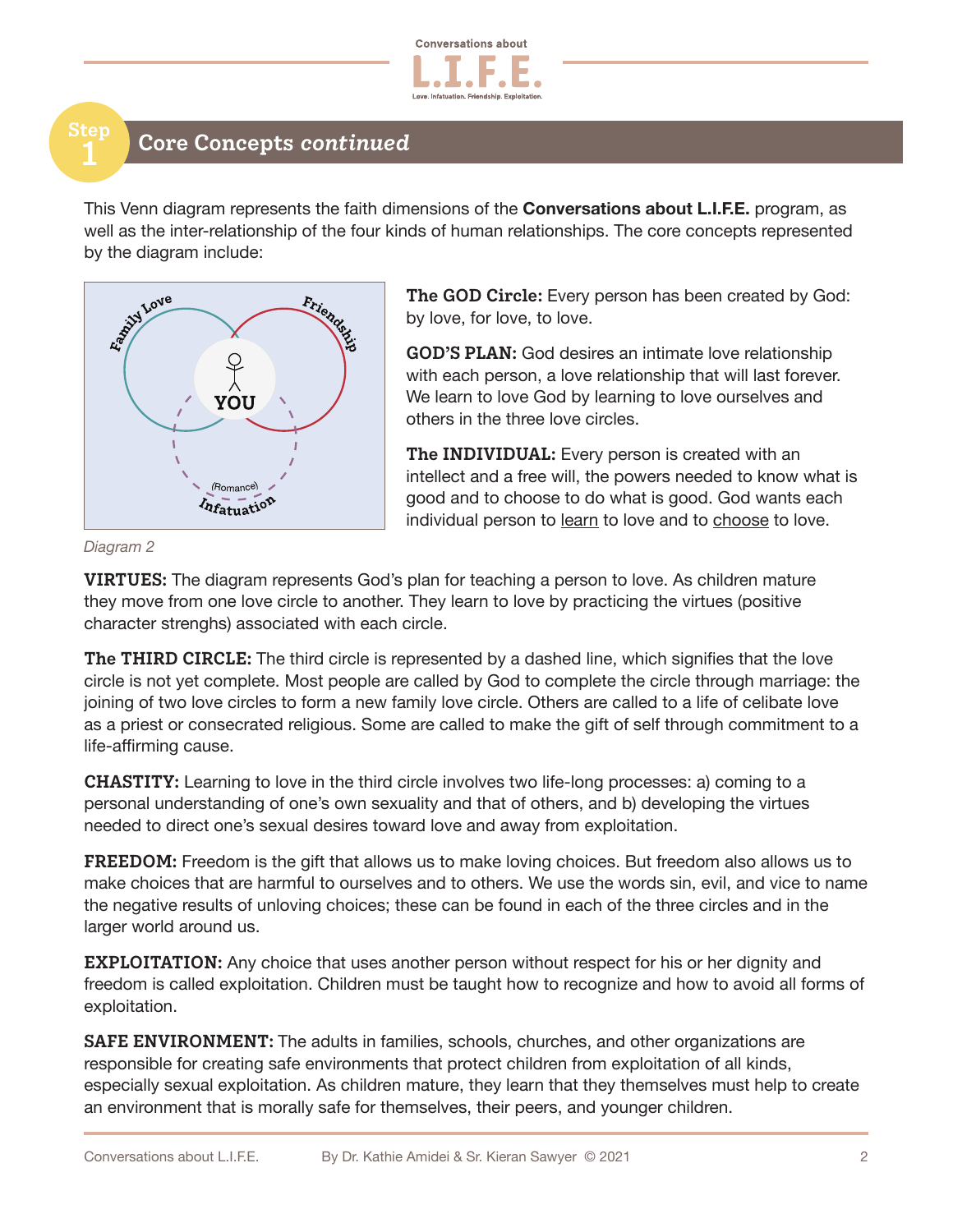

## **Theological and Pedagogical Foundations**

Understand the ecclesial documents, as well as the theological and pedagogical principles, on which the **L.I.F.E.** program is based.

It is important that those who direct the program have a basic understanding of these documents. A link to the ecclesial documents can be found on the homepage of the **Conversations about L.I.F.E.**  website **(GetFamiliesTalking.org)**. A link to a downloadable six-page outline of the theological and pedagogical principles can be found under Step 2 of the Facilitator Tutorial page. Duplicate to study later.

## **Step 3**

**Step 2**

### **Age-Appropriate Content**

Understand how the core concepts of the **Conversations about L.I.F.E.** program are developed in age-appropriate ways.

An explanation of their gradual development, year by year, from kindergarten through high school, can be found on the Program Benefits page on **GetFamiliesTalking.org**.

#### **Step 4 Chastity Education and Safe Environment**

Understand how the **Conversations about L.I.F.E.** program encompasses the goals of both Chastity Education and Safe Environment.

Click on Authors in the main banner of the website for an explanation of how the **L.I.F.E.** program, which began as a response to the Safe Environment mandate, evolved over the past two decades into a full, parent-guided relationship education program.

## **Step 5**

### **Components of Each Session**

Understand how each session is developed to include an easy-to-follow Lesson Plan, a colorful PowerPoint, and an Activity Book for each participant, as well as an optional classroom adaptation with a send-home parent packet.

To learn more about the educational goals and objectives outlined for each of the thirteen lessons, please visit the About the Materials page on **GetFamiliesTalking.org**. On this page, you can read through the session goals for each individual lesson, as well as download Lesson Samples that include little post-it notes that give you hints for how to use the various materials.

After reading through the lesson goals, select the one lesson that seems to best fit the students you plan to teach this year, and tentatively plan which lessons you will use in the following years.